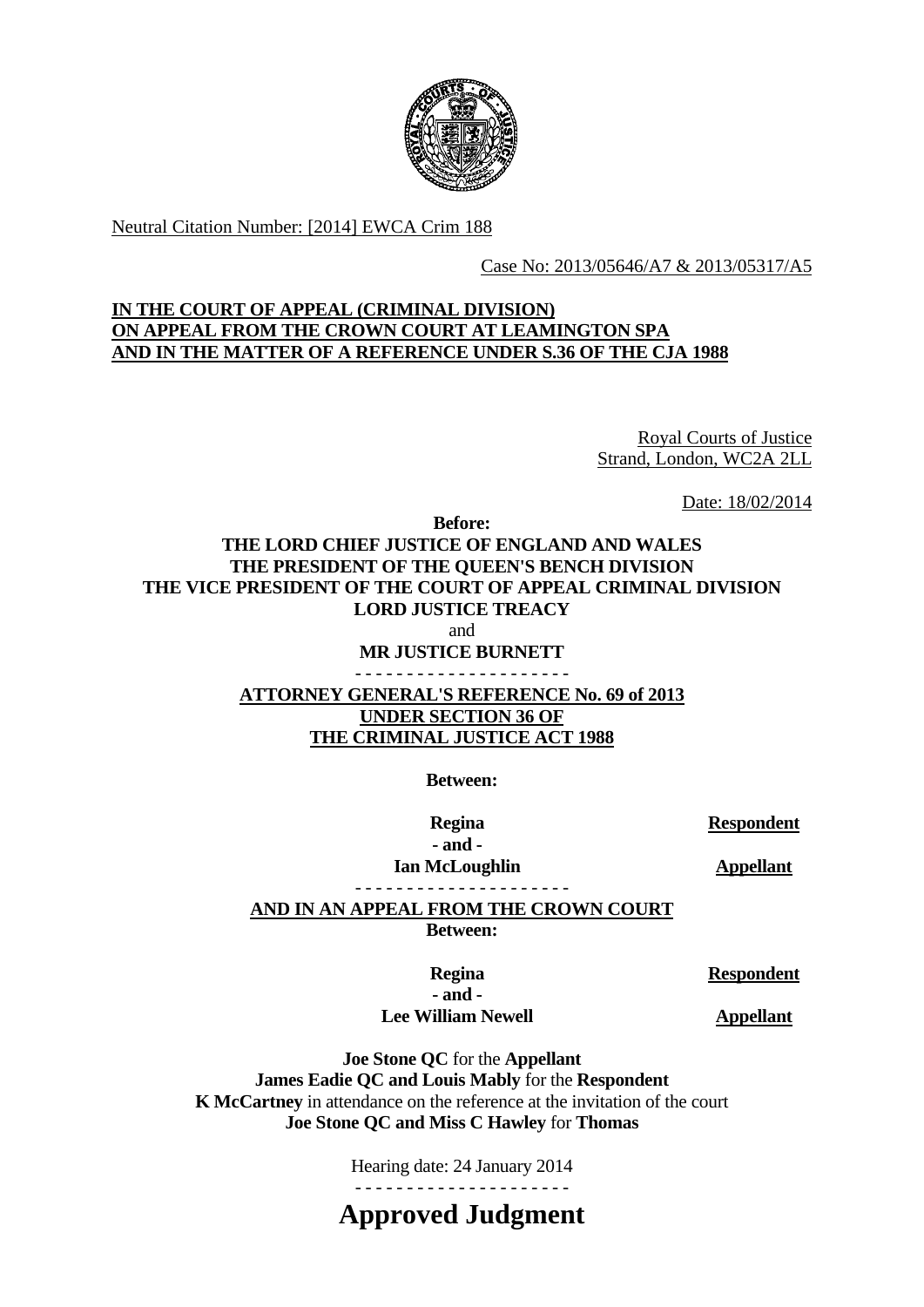#### **Lord Thomas of Cwmgiedd, CJ:**

## **Introduction**

- 1. The statutory scheme enacted by Parliament for sentencing an adult guilty of murder is set out in the Murder (Abolition of Death Penalty) Act 1965 (the 1965 Act), the Criminal Justice Act 2003 (the 2003 Act) and Crime (Sentences) Act 1997 (the 1997 Act):
	- i) A trial judge must, under s.1 of the 1965 Act, impose a life sentence for murder. Under s.269 of the 2003 Act, the judge must decide whether to make a minimum term of a fixed number of years or a whole life order.
	- ii) If a fixed minimum term order is made, the Parole Board has the power under the provisions of s.28 of the 1997 Act, commonly called the early release provisions, to direct release of the offender after the expiry of any minimum term for a fixed number of years set by the trial judge; it considers in essence the risk to the public if release is ordered. However, the Parole Board has no such power where a whole life order is made.
	- iii) A power of release is given under s.30 of the 1997 Act to the Secretary of State, if there are exceptional circumstances which justify release on compassionate grounds.
- 2. In the cases before the court a challenge is made to this scheme. It is advanced under Article 3 of the Convention and founded on decisions of the Strasbourg Court:
	- i) On 12 February 2008, the Grand Chamber of the Strasbourg Court decided in *Kafkaris v Cyprus (*Application no. 21906/04) that whilst a sentence of life imprisonment did not violate Article 3, there would be a violation if such a sentence was irreducible – that is to say a sentence for the duration of the life of the offender with no "possibility" or "hope" or "prospect" of release from the sentence.
	- ii) In *R v Bieber* [2009] 1 WLR 223, this court held, in the light of the decision in *Kafkaris* that, as the Secretary of State had a power of release under s.30 of the 1997 Act, a sentence with a whole life order was not irreducible and thus not in violation of Article 3.
	- iii) On 17 January 2012 the Fourth Chamber of the Strasbourg Court in *Vinter v UK* [2012] 55 EHHR 34 held that there was no violation of Article 3. On 9 July 2012, the Grand Chamber decided to hear the case.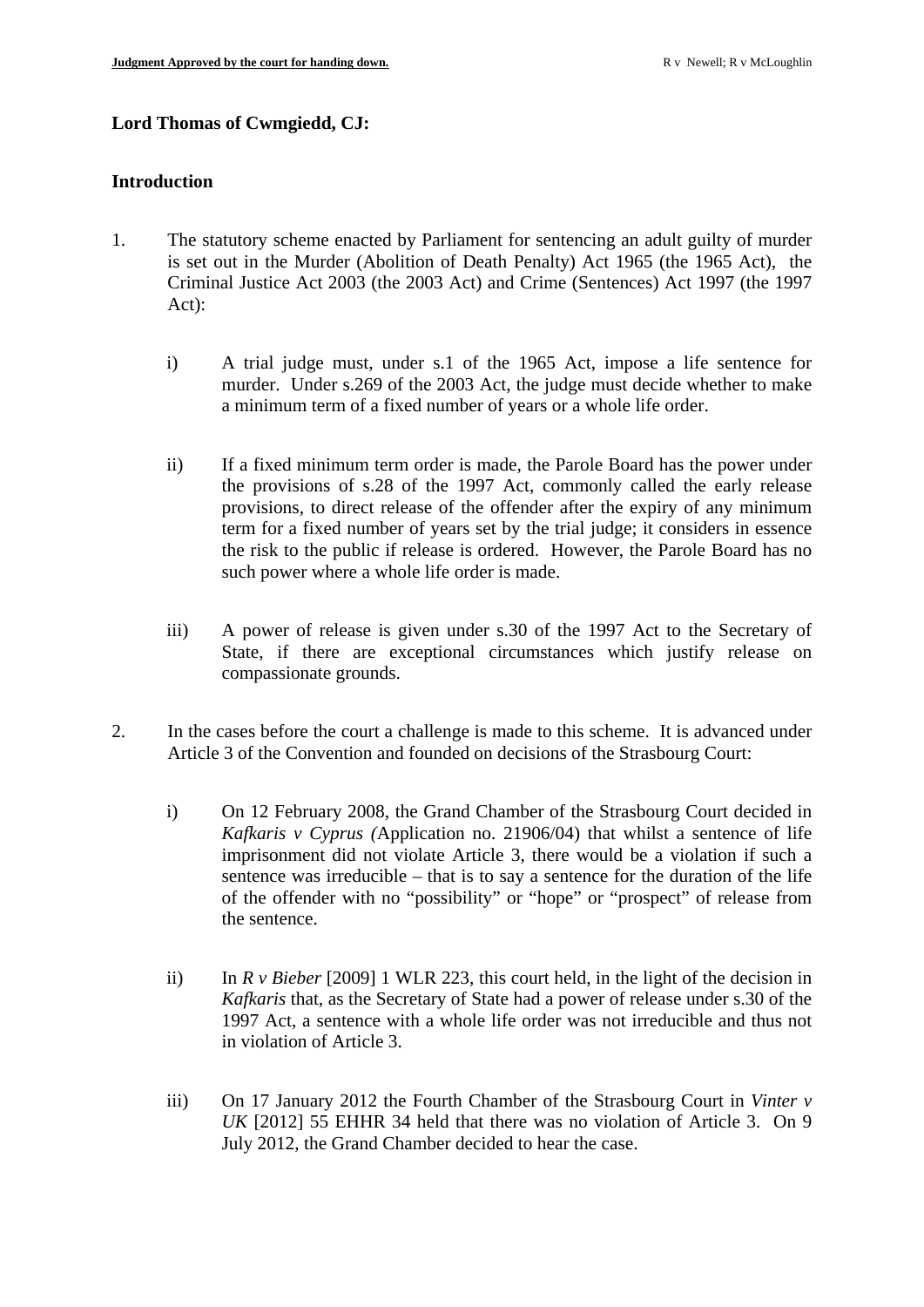- iv) Prior to the hearing by the Grand Chamber, a special constitution of this court considered appeals where four of the appellants had received whole life orders and one a minimum term of 30 years. In its decision given in November 2012, *R v David Oakes and others* [2012] EWCA Crim 2435, [2013] 2 Cr App R (S) 22, this court concluded that whole life orders were not incompatible with Article 3 of the Convention.
- v) On 9 July 2013, the Grand Chamber of the Strasbourg Court gave its decision in *Vinter v United Kingdom*. It held, for reasons we shall analyse, that there had been a violation of Article 3 in relation to the whole life orders imposed on the basis that they were not reducible.
- 3. This court was therefore specially constituted to consider, in the light of that decision, three appeals by defendants on whom a whole life order had been imposed and a reference by the Attorney General under s.36 of the CJA 1986 in a case where it was contended that the trial judge had been mistaken in his view that the decision in *Vinter*  precluded the imposition of a whole life order.
- 4. Prior to the hearing the first of the appellants, Mark Bridger, abandoned his appeal against the whole life order imposed on him for the sadistic murder of a child. In respect of the second appellant, Matthew Thomas, it was clear that the appellant had not received a whole life order. The hearing therefore proceeded as an appeal by Newell, the third appellant, on whom a whole life order had been imposed, and a reference by the Attorney General in the case of McLoughlin where the judge, after concluding the decision in *Vinter* precluded the imposition of a whole life order, had imposed a minimum term of 40 years. The reference was made on the grounds that the judge had made an error of law as to his powers and that the consequent failure to make a whole life order had resulted in an unduly lenient sentence.

## **The development of the legislative scheme**

- *(a) The fixing of the tariff and its reconsideration in exceptional circumstances*
- 5. Although an account of the development of the life sentence for murder and its practical operation has been set out on many occasions, such as the judgment of Lord Mustill in *R v Secretary of State ex p Doody* [1994] AC 531 and the judgment of Lord Judge CJ in *R v Oakes,* it is important to summarise one aspect of that development as it assists in understanding the submissions presented to us.
- 6. On 30 November 1983 the then Home Secretary introduced a scheme that formalised the practice that had developed in the years after the introduction of the mandatory life sentence for murder (see Hansard HC Deb 30 November 1983, vol 49, cols 505- 507). Under that scheme a formal distinction was drawn between the penal element of a sentence (punishment, retribution and deterrence) and the element that protected the public from risk. It initially operated on the basis that the trial judge would make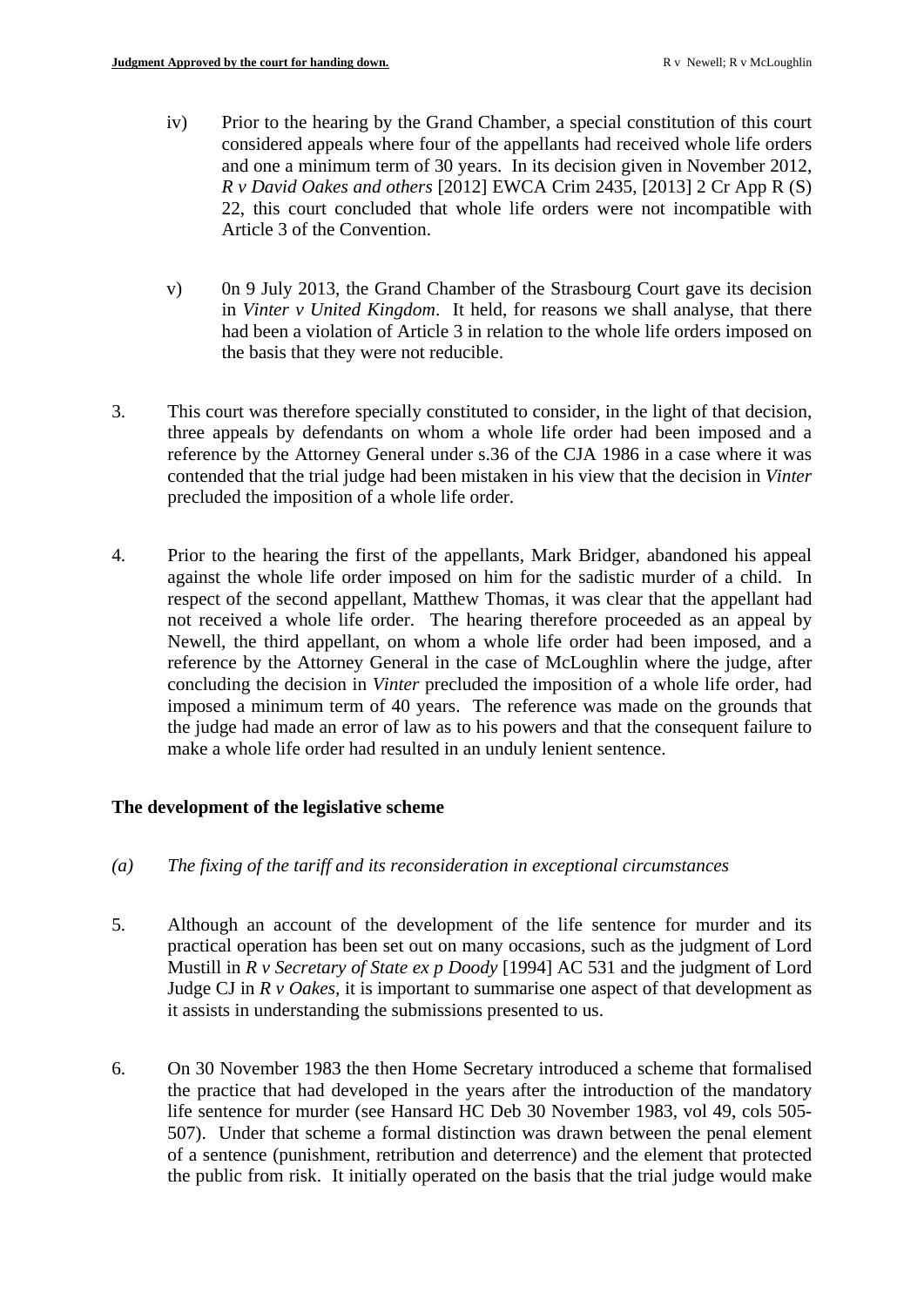a recommendation to the Home Secretary on the term required to reflect the penal element. The Home Secretary was not bound by that recommendation; he made his own determination of that period which was commonly known as the tariff period. Although the overwhelming majority of tariffs were for a determinate period, some whole life tariffs were imposed. At the conclusion of a determinate tariff period, the Parole Board was asked to review whether the offender should be released, having regard to the risk that he posed to the public. The decision on release was then made by the Home Secretary.

- 7. The position in relation to whole life tariffs was more complex.
	- i) On 7 December 1994 the then Home Secretary announced a policy in relation to prisoners serving a whole life tariff (Hansard HC Deb 7 December 1994, vol 251, cols. 234-235: written answer).

"In addition, I have decided that for those life sentence prisoners for whom it is decided that the requirements of retribution and deterrence can be satisfied only by their remaining in prison for the whole of their life, there will in future be an additional ministerial review when the prisoner has been in custody for 25 years. The purpose of this review will be solely to consider whether the whole life tariff should be converted to a tariff of a determinate period. The review will be confined to the considerations of retribution and deterrence. Where appropriate, further ministerial reviews will normally take place at five-yearly intervals thereafter. Existing prisoners who fall into this category and who have already served 25 years or more in custody will not be disadvantaged. Their cases will be reviewed by ministers as soon as is practicable and after any representations they may wish to make."

ii) That policy was modified by a different Home Secretary on 10 November 1997 (Hansard HC Deb 10 November 1997, vol 300, cols. 419-420: written answer):

> "So far as the potential for a reduction in tariff is concerned, I shall be open to the possibility that, in exceptional circumstances, including for example exceptional progress by the prisoner whilst in custody, a review and reduction of the tariff may be appropriate. I shall have this possibility in mind when reviewing at the 25-year point the cases of prisoners given a whole life tariff and in that respect will consider issues beyond the sole criteria of retribution and deterrence described in the answer given on 7 December 1994."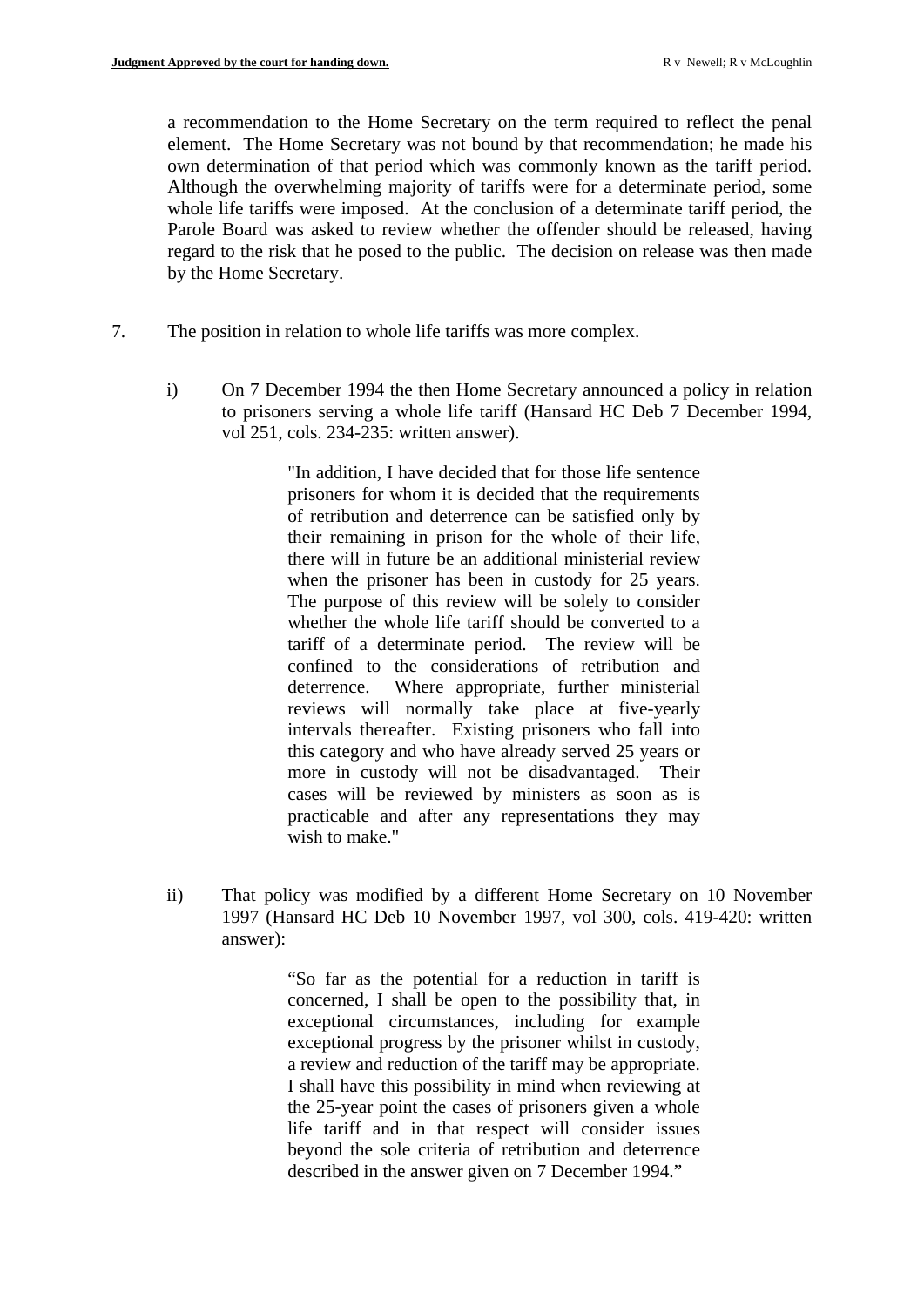iii) In a challenge by Myra Hindley to the whole life tariff imposed on her, Lord Bingham CJ held in the Divisional Court in *R v Home Secretary ex p Hindley*  [1998] QB 751 at page 770 that whereas the narrow policy set out in 1994 was unlawful, this had been corrected by the 1997 policy which permitted the taking into account of exceptional progress whilst in prison. In the appeal to the House of Lords counsel for the Home Secretary made clear that the Home Secretary was prepared to review any whole life tariff, even in the absence of exceptional circumstances (see page 417C of [2001] 1 AC 410). Lord Steyn, when approving the legality of the Home Secretary's 1997 policy, recorded the way in which the policy had been clarified (at 417D):

> "…. counsel for the Secretary of State submitted that the policy of imposing a whole life tariff merely involves the expression of the current view of the Secretary of State that the requirements of retribution and deterrence make it inappropriate ever to release such a prisoner. It does not rule out reconsideration. The Secretary of State envisages the possibility of release in the event of exceptional progress in prison; and, even in absence of such progress, the Secretary of State is prepared to reconsider any whole life tariff decision from time to time."

iv) The Secretary of State's policy of being willing to review existing tariffs in exceptional circumstances was noted in *R(Cole & others) v Secretary of State for the Home Department* [2003] EWHC 1789 (Admin) at paragraph 11. The then Vice President of the Court of Appeal Criminal Division (Rose LJ) observed (in relation to then planned review by judges in the High Court of existing tariffs as subsequently enacted in the CJA 2003) that it seemed:

> "inconceivable, in human terms, that … in relation to prisoners serving a notified tariff, exceptional progress in prison will not be taken into account." (See paragraph 88)

8. Following successive decisions of the Strasbourg Court and of the House of Lords and an acceptance that decisions on the liberty of an individual are properly decisions for the judicial branch of the state as opposed to the executive, policy and legislative changes were made. These gradually brought both the fixing of the tariff period to reflect the penal element and the decision on the prisoner's safety for release under judicial control within the scheme we have summarised at paragraph 1.

# *(b) The duty of the judge under the CJA 2003*

9. Under that scheme the trial judge approaches the task of setting the penal element of the sentence of mandatory life imprisonment by determining the seriousness of the offence in accordance with the principles set out in Schedule 21 and any applicable guidelines of the Sentencing Council. The judge is not concerned with risk to the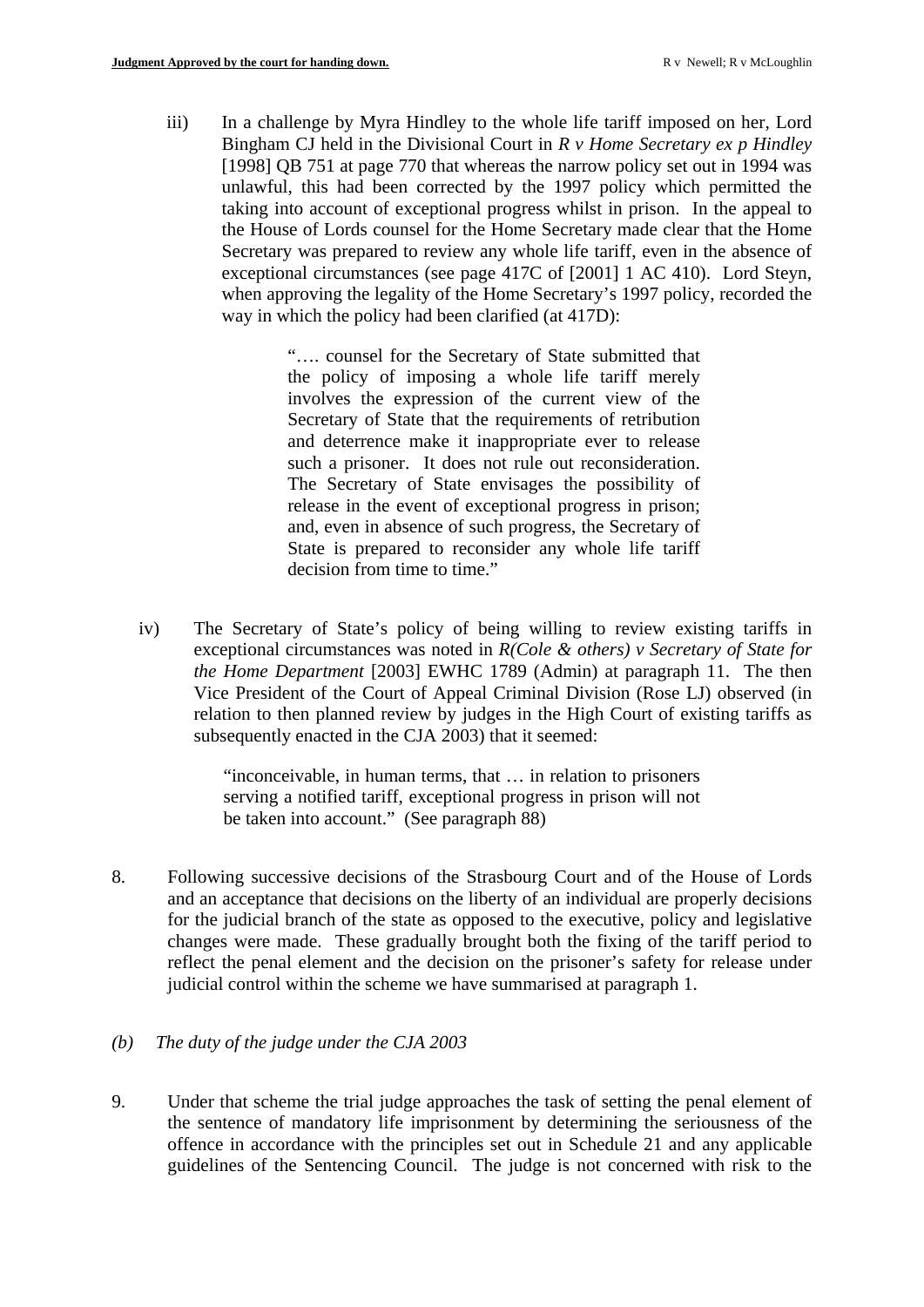public on release. Paragraph 4 of that schedule provides that the appropriate starting point where the seriousness of the offence or offences is exceptionally high should be a whole life order. The types of case that would normally fall within this category are:

"(a) the murder of two or more persons, where each murder involves any of the following—

- (i) a substantial degree of premeditation or planning,
- (ii) the abduction of the victim, or
- (iii) sexual or sadistic conduct,

(b) the murder of a child if involving the abduction of the child or sexual or sadistic motivation,

(c) a murder done for the purpose of advancing a political, religious, racial or ideological cause, or

(d) a murder by an offender previously convicted of murder."

- *(c) The power of release under s.30 of the 1997 Act*
- 10. Although, as we have explained, the Parole Board has no power to consider early release if a whole life order is made, the power of the Secretary of State to release the prisoner is set out in s.30 of the 1997 Act:

"(1) The Secretary of State may at any time release a life prisoner on licence if he is satisfied that exceptional circumstances exist which justify the prisoner's release on compassionate grounds.

(2) Before releasing a life prisoner under subsection (1) above, the Secretary of State shall consult the Parole Board, unless the circumstances are such as to render such consultation impracticable."

11. The Secretary of State for Justice has set out in chapter 12 of the Indeterminate Sentence Manual (the Lifer Manual), issued as Prison Service Order 4700, guidance on his policy as to the criteria for release on compassionate grounds. The criteria in the current chapter date from April 2010.

> "the prisoner is suffering from a terminal illness and death is likely to occur very shortly (although there are no set time limits, 3 months may be considered to be an appropriate period for an application to be made to Public Protection Casework Section [PPCS]), or the ISP is bedridden or similarly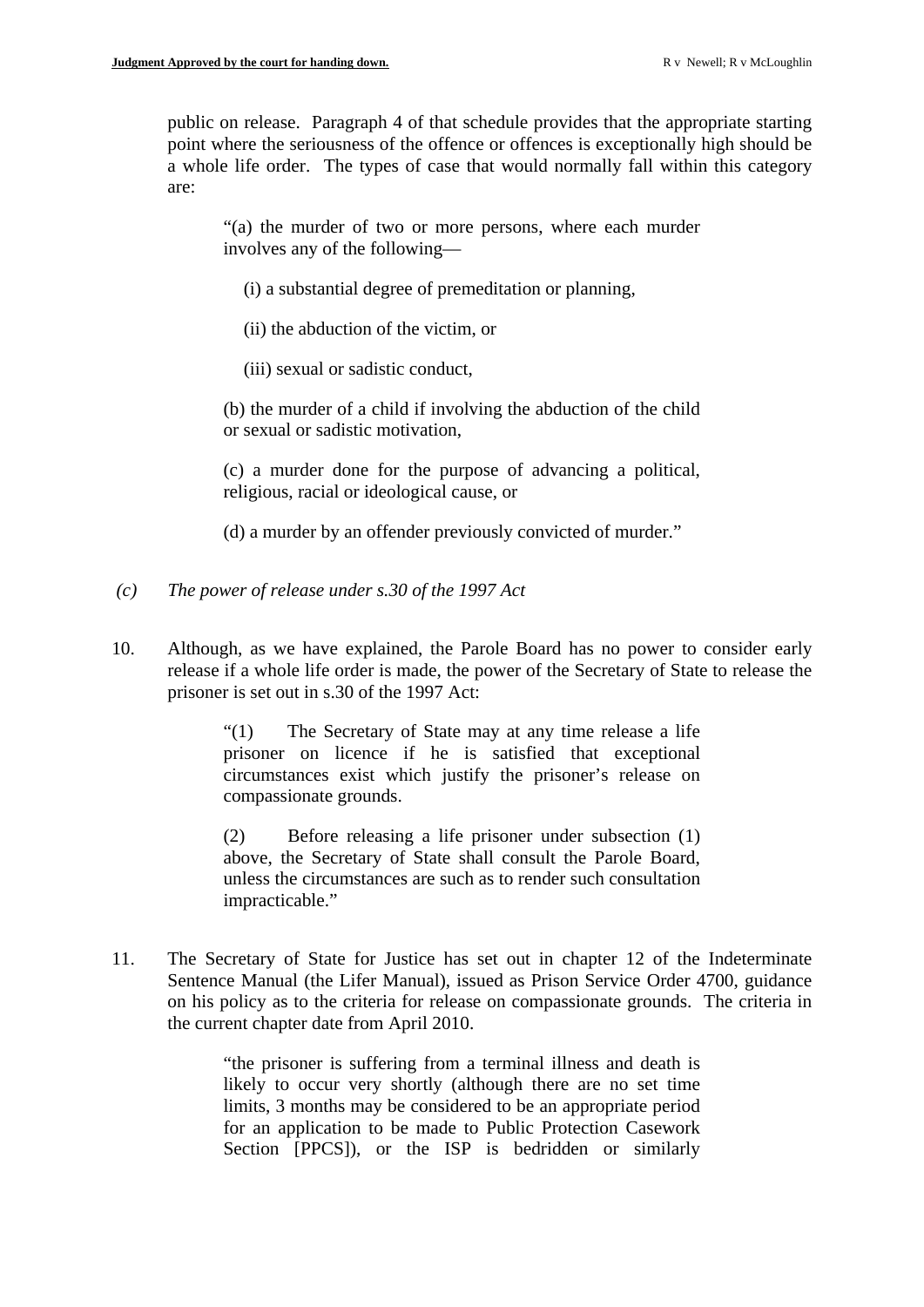and incapacitated, for example, those paralysed or suffering from a severe stoke; and the risk of re-offending (particularly of a sexual or violent nature) is minimal; further imprisonment would reduce the prisoner's life expectancy; and there are adequate arrangements for the prisoner's care and treatment outside prison; and early release will bring some significant benefit to the prisoner or his/her family".

These are highly restrictive criteria.

#### **The contentions of the parties**

- 12. The submissions of Mr Eadie QC on behalf of the Attorney General and the Crown can be summarised:
	- i) The Grand Chamber's decision did not hold that the statutory regime relating to the imposition of a whole life order under s.269 of the CJA 2003 was incompatible with Article 3. The Grand Chamber had drawn a clear distinction between the regime which governed the imposition of the sentence and the regime for the reducibility of that sentence through review and release. The imposition of a whole life order was just punishment and was compatible with the Convention.
	- ii) The Grand Chamber were mistaken in concluding that the statutory regime for the reducibility of the sentence by review and release was insufficiently certain; and that uncertainty gave rise to a breach of Article 3. As a matter of analysis of the law of England and Wales, the Human Rights Act required the Secretary of State to act compatibly with Convention Rights. When the Secretary of State considered review and release, the Secretary of State had to exercise his powers under s.30 of the 1997 Act compatibly with Convention Rights. The policy set out in the Lifer Manual (to which we referred at paragraph 11) did not represent the whole of the circumstances in which the power of release might be exercised.
	- iii) Even if the statutory scheme for imposing the sentence and the legal regime for review and release had to considered as a single regime, and there had to be a regime which provided for reducibility compatible with Article 3 at the time the whole life order was imposed, and the current regime was not compatible, then the court could not read the terms of s.269 down in accordance with s.3 of the Human Rights Act. That is because s.269(4) says that the court 'must' impose a whole life order and the effect of any attempt to read down the section would require it to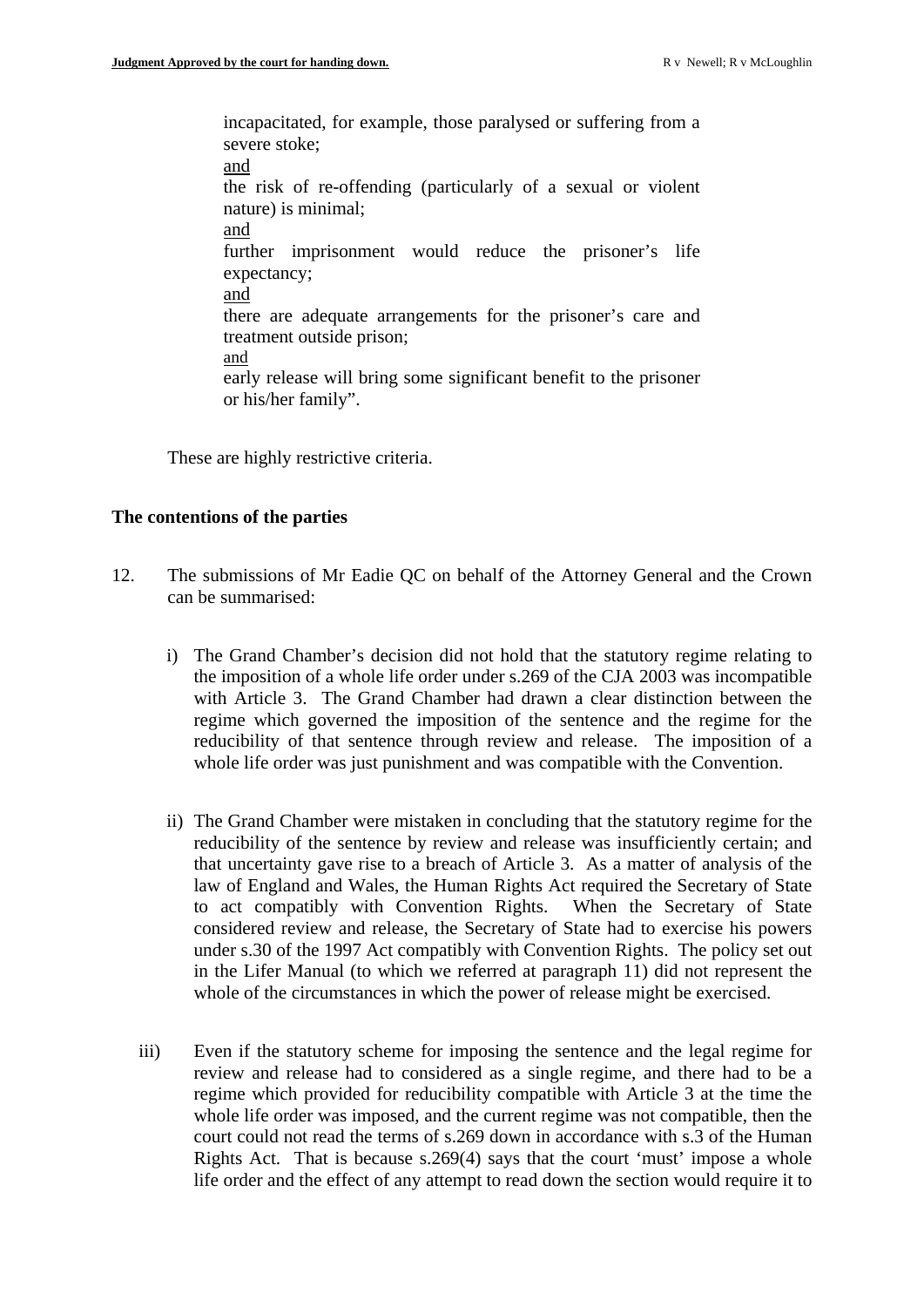be read as 'must not'. Furthermore, whilst the court is a public body enjoined by s.6(1) to act compatibly with the Convention, s.6(2) has the effect of disapplying that provision where a public body acts in accordance with primary legislation which cannot be read down. S.6 is one of the mechanisms in the Human Rights Act which carefully preserves the supremacy of Parliament in the domestic legal order.

13. The only short submission made in response was that by Mr Joe Stone QC for the appellant Newell. The offender McLoughlin had expressly instructed his counsel and solicitors not to oppose the Attorney General's reference in the terms we set out at paragraph 46 below. Mr McCartney (who had represented McLoughlin before the judge) was present at the appeal at the direction of the court to assist us to the extent that he could, consistent with McLoughlin's instructions to make no submissions. The submission made by Mr Stone QC was that the Grand Chamber had made it clear that there must be a regime for review of the sentence at the time the sentence was passed; that regime must provide for the realistic possibility of reducibility to be compatible with Article 3; the current regime did not. The whole life order was therefore incompatible with Article 3.

## **Is the statutory regime established by Parliament compatible with Article 3?**

- *(a) The power to impose a whole life order as just punishment*
- 14. In *Vinter* the Grand Chamber set out its view that it was axiomatic that a person could not be detained unless there were "legitimate penological grounds" for detention; those grounds were stated by the court to include punishment, deterrence, public protection and rehabilitation.
- 15. Although there may be debate in a democratic society as to whether a judge should have the power to make a whole life order, in our view, it is evident, as reflected in Schedule 21, that there are some crimes that are so heinous that Parliament was entitled to proscribe, compatibly with the Convention, that the requirements of just punishment encompass passing a sentence which includes a whole life order.
- 16. In *R v Oakes,* Lord Judge CJ summarised (at paragraphs 9 and 10) the views expressed on the whole life tariff by Lord Bingham CJ and Lord Steyn in *Hindley* as illustrations of a view held by eminent judges in the judiciary of England and Wales. Lord Bingham had said, at a time the whole life tariff was fixed by the Home Secretary:

"I can see no reason, *in principle*, why a crime or crimes, if sufficiently heinous, should not be regarded as deserving life-long incarceration for purposes of pure punishment….. Successive Lord Chief Justices have regarded such a tariff as lawful, and I share their view." (769).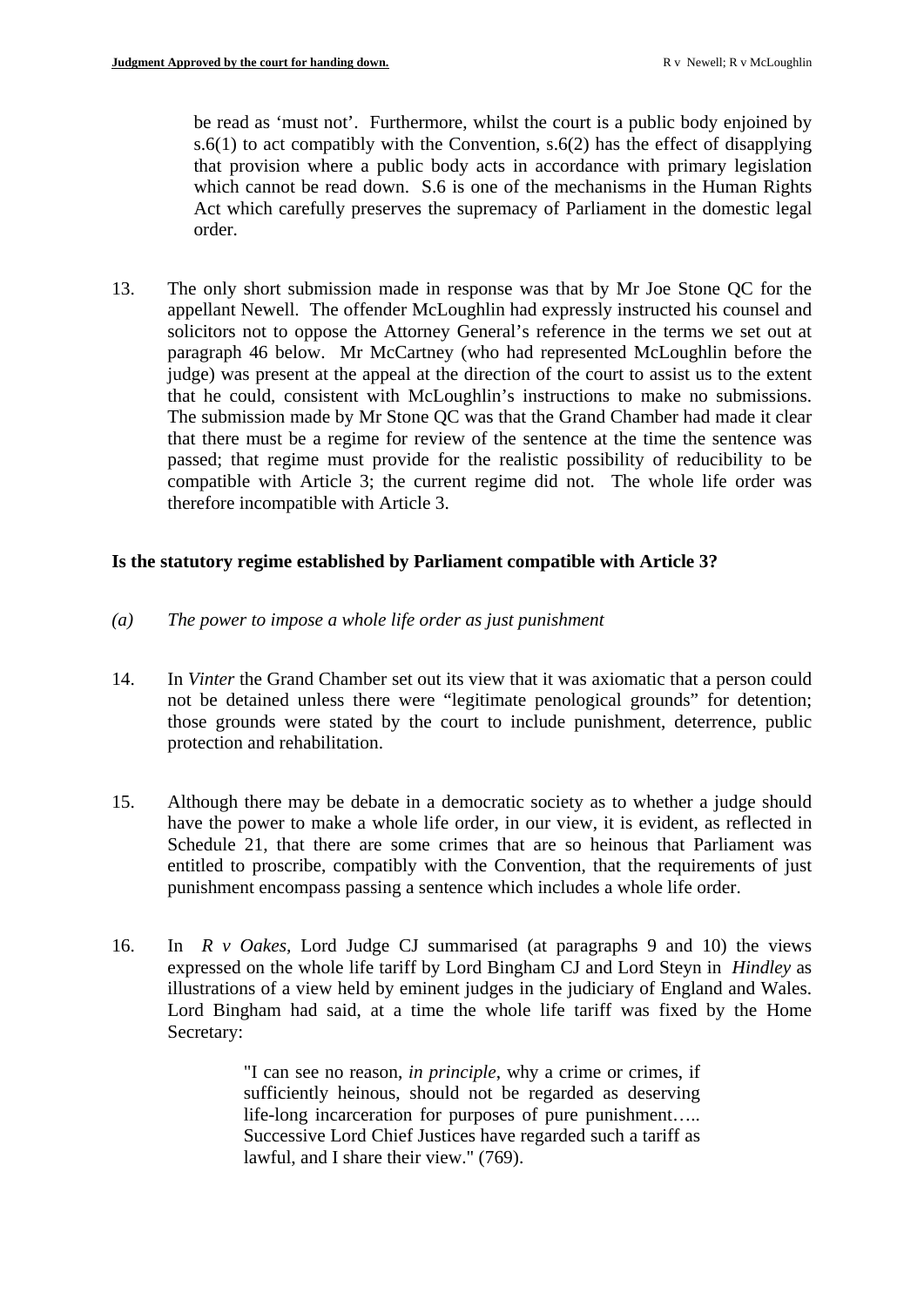Lord Steyn, giving the leading judgment in the House of Lords had specifically agreed with this observation (at page 416) and went onto say at page 417:

> "There is nothing logically inconsistent with the concept of a tariff by saying that there are cases where the crimes are so wicked that even if the prisoner is detained until he or she dies it will not exhaust the requirements of retribution and deterrence."

Lord Judge CJ concluded in *R v Oakes*:

"At the time when this case [Hindley] was making its way through the courts, the whole-life tariff was not based on an express statutory provision. Nevertheless Lord Bingham and Lord Steyn were expressing views which affirmed support for the principle that there had been and no doubt would continue to be cases in which a whole life order represented just punishment."

- 17. We do not read the judgment of the Grand Chamber in *Vinter* as in any way casting doubt on the fact that there are crimes that are so heinous that just punishment may require imprisonment for life. There may be legitimate dispute as to what such crimes are - at one end genocide or mass murder of the kind committed in Europe in living memory or, at the other, murder by a person who has committed other murders, but that there are such crimes cannot be doubted. In *Vinter* the Grand Chamber accepted that, because what constitutes a just and proportionate punishment is the subject of debate and disagreement, States have a margin of appreciation. Under our constitution it is for Parliament to decide whether there are such crimes and to set the framework under which the judge decides in an individual case whether a whole life order is the just punishment.
- 18. We therefore conclude that no specific passage in the judgment nor the judgment read as a whole in any way seek to impugn the provisions of the CJA 2003 (as enacted by Parliament) which entitle a judge to make at the time of sentence a whole life order as a sentence reflecting just punishment.
- *(b) Does the regime which provides for reducibility have to be in place at the time the whole life order is imposed?*
- 19. The Grand Chamber made clear, as is self evident, that there is no violation of Article 3 if a prisoner in fact spends the whole of his life in prison. One example is an offender who continues to be a risk for the whole of his or her life.
- 20. However, the Grand Chamber considered that the justification for detention might shift during the course of a sentence; although just punishment at the outset, it might cease to be just after the passage of many years. It said at paragraphs 110 and 121 of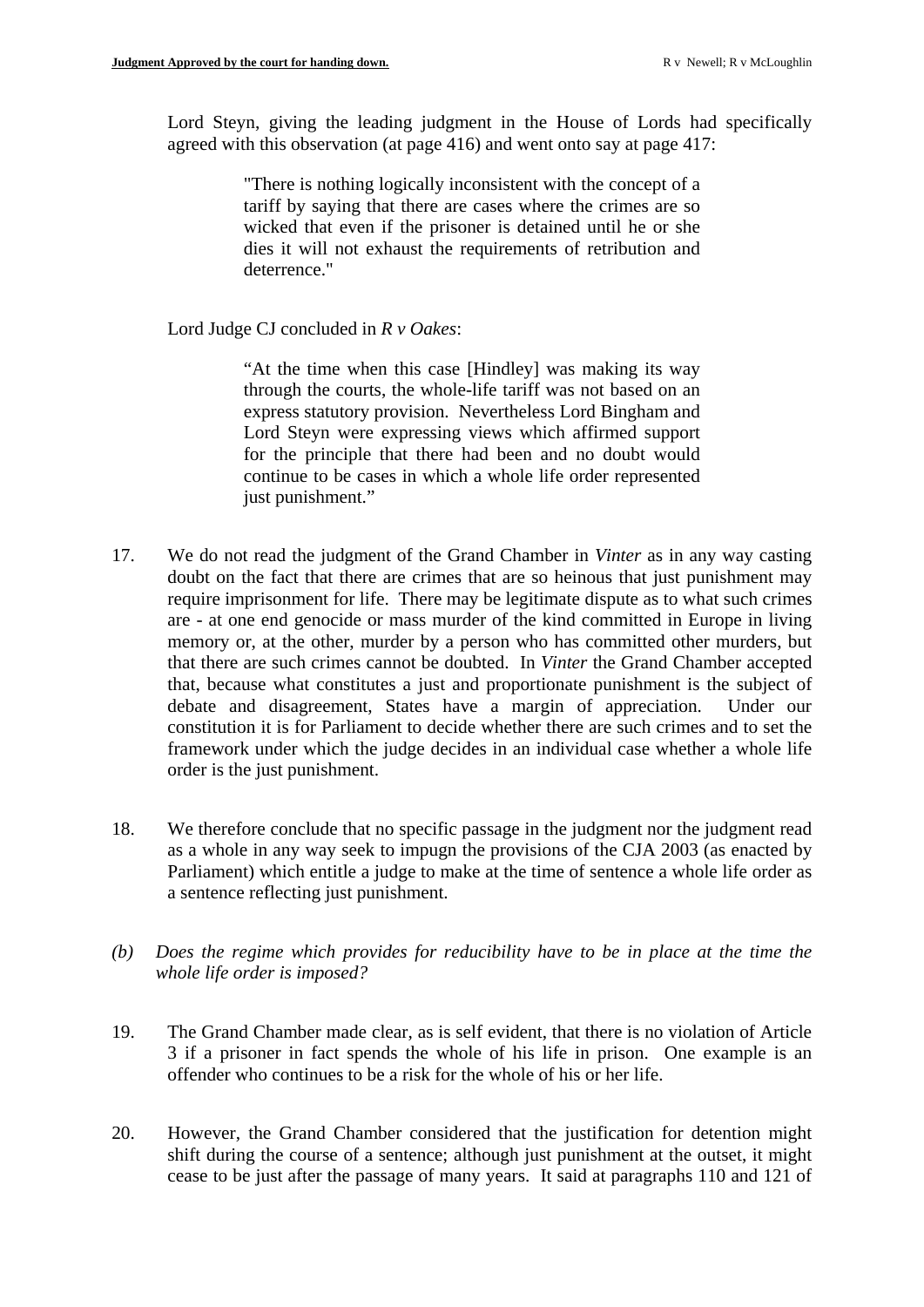its judgment that for a life sentence to be compatible with Article 3, there must therefore be both a prospect of release and a possibility of review. It added at paragraph 122:

"A whole life prisoner is entitled to know, at the outset of his sentence, what he must do to be considered for release and under what conditions, including when a review of his sentence will take place or may be sought. Consequently, where domestic law does not provide any mechanism or possibility for review of a whole life sentence, the incompatibility with Article 3 on this ground already arises at the moment of the imposition of the whole life sentence and not at a later stage of incarceration."

21. It made it clear that this requirement was quite different from the task of the judge in setting the sentence when saying at paragraph 124:

> "However, the need for independent judges to determine whether a whole life order may be imposed is quite separate from the need for such whole life orders to be reviewed at a later stage so as to ensure that they remain justified on legitimate penological grounds. Furthermore, given that the stated intention of the legislative amendment was to remove the executive entirely from the decision-making process concerning life sentences, it would have been more consistent to provide that, henceforth, the twenty-five year review, instead of being eliminated completely, would be conducted within a wholly judicial framework rather than, as before, by the executive subject to judicial control."

- 22. Thus whilst it is clear that the Grand Chamber accepted that a judge can impose a whole life order as just punishment, it concluded that a legal regime for a review during the sentence must be in place at the time the sentence is passed.
- 23. Whilst we have accepted the submission on behalf of the Attorney General that the Strasbourg Court did not determine that the imposition of a whole life tariff itself violates Article 3, we return briefly to the arguments advanced contingently on the hypothesis that it did. In our judgment s.3 of the Human Rights Act could not be used to read down the legislation to preclude the imposition of whole life tariffs. That is because s.269(4) provides that if the court is of the opinion that no order for early release should be made because of the seriousness of the offence alone or in combination with others, it *must* order that those provisions do not apply. That being so, s.6(2) of the Human Rights Act disapplies the obligation on the court as a public authority to act compatibly with the Convention.
- 24. The only remedy available in the domestic courts on this hypothesis would be a declaration of incompatibility, the discretionary remedy available under s.4 of the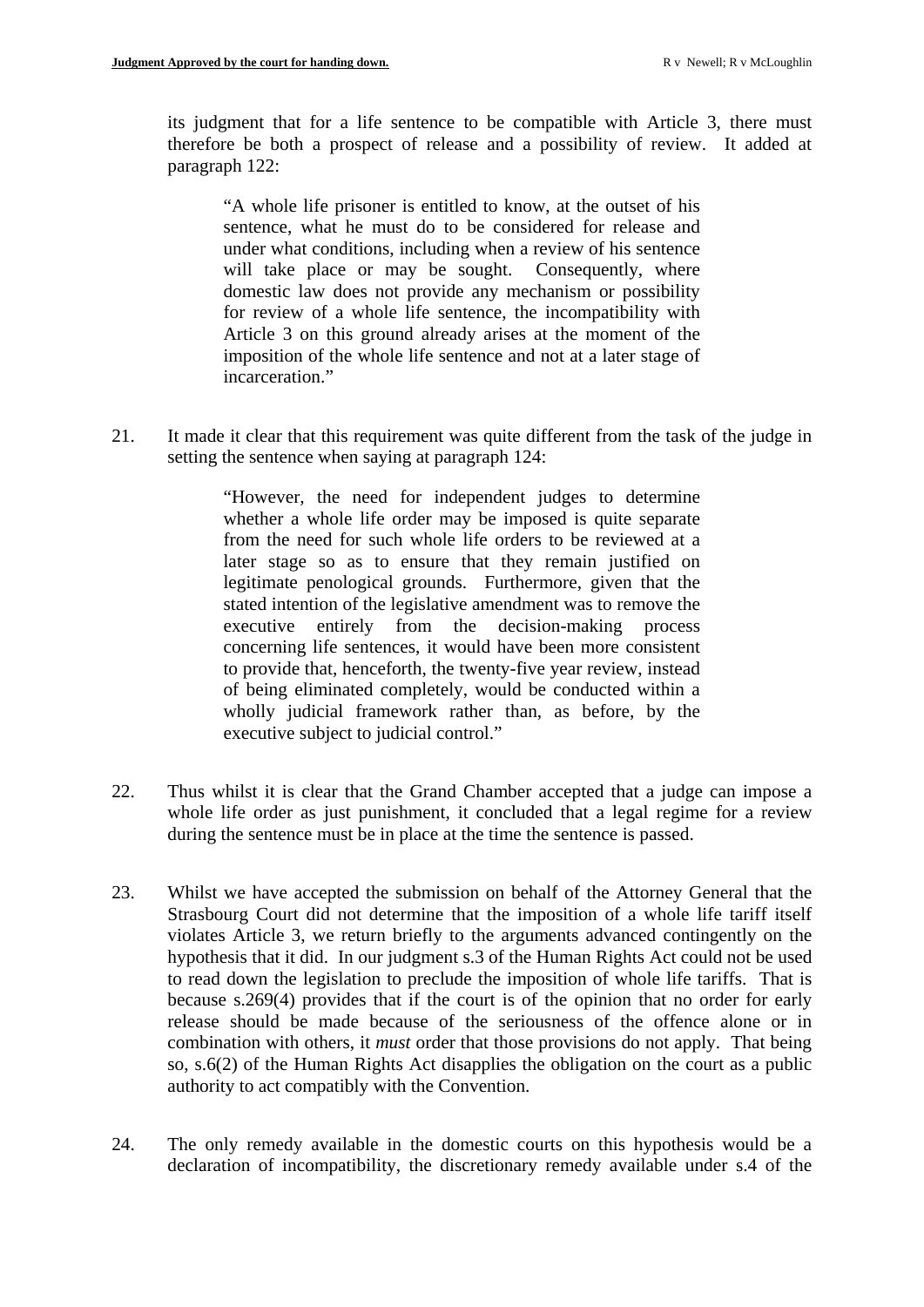Human Rights Act when primary legislation is found to incompatible with the Convention. Such a remedy is not available in the Crown Court and would not, in any event, affect the continuing operation of the statutory scheme.

- *(c) Is the regime under s.30 a regime for reducibility which is in fact compliant with Article 3?*
- 25. The questions therefore arise as to whether the provisions of s.30 provide such a regime compatible with Article 3 as interpreted by the Grand Chamber and on the assumption that, discharging our duty under s.2 of the Human Rights Act to take into account the decision of the Strasbourg Court, we should adopt that interpretation.
- 26. Lord Phillips CJ in giving the judgment of this court in *R v Bieber* concluded that the regime was compatible and a whole life order was reducible, because of the power of the Secretary of State under s.30 of the 1997 Act. He said at paragraph 48:

"At present it is the practice of the Secretary of State to use this power sparingly, in circumstances where, for instance, a prisoner is suffering from a terminal illness or is bedridden or similarly incapacitated. If, however, the position is reached where the continued imprisonment of a prisoner is held to amount to inhuman or degrading treatment, we can see no reason why, having particular regard to the requirement to comply with the Convention, the Secretary of State should not use his statutory power to release the prisoner."

In *R v Oakes,* this was reaffirmed in the judgment of this court – see paragraph 15.

27. The Grand Chamber whilst accepting that the interpretation of s.30 of the 1997 Act as set out in *R v Bieber* would in principle be consistent with the decision in *Kafkaris,*  was concerned that the law might be insufficiently certain. It added at paragraphs  $126 - 7:$ 

> "The fact remains that, despite the Court of Appeal's judgment in *Bieber*, the Secretary of State has not altered the terms of his explicitly stated and restrictive policy on when he will exercise his s.30 power. Notwithstanding the reading given to s.30 by the Court of Appeal, the Prison Service Order remains in force and provides that release will only be ordered in certain exhaustively listed, and not merely illustrative, circumstances, …

> These are highly restrictive conditions. Even assuming that they could be met by a prisoner serving a whole life order, the Court considers that the Chamber was correct to doubt whether compassionate release for the terminally ill or physically incapacitated could really be considered release at all, if all it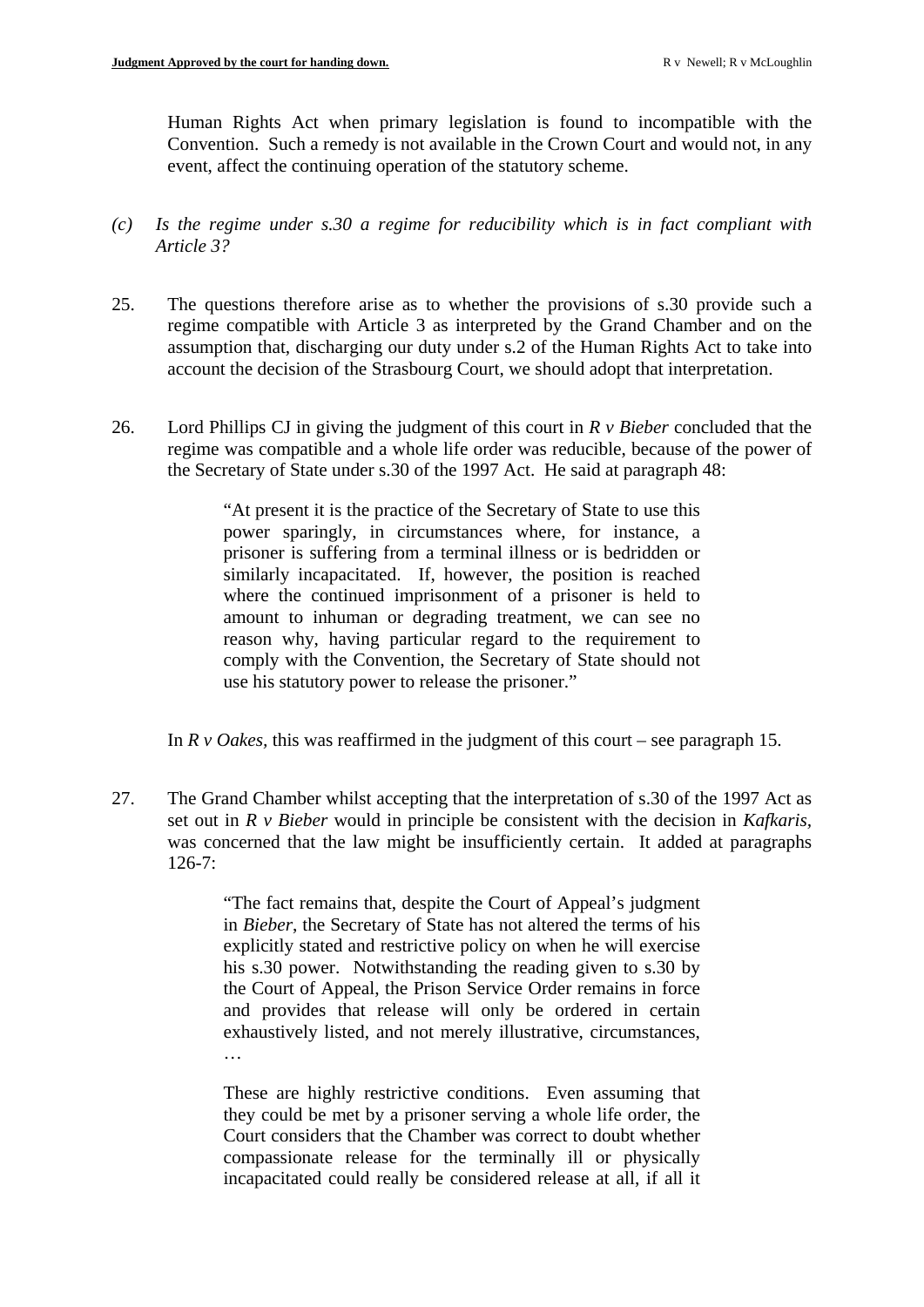meant was that a prisoner died at home or in a hospice rather than behind prison walls. Indeed, in the Court's view, compassionate release of this kind was not what was meant by a "prospect of release" in *Kafkaris*, cited above. As such, the terms of the Order in themselves would be inconsistent with *Kafkaris* and would not therefore be sufficient for the purposes of Article 3."

28. The Grand Chamber therefore concluded that s.30 did not, because of the lack of certainty, provide an appropriate and adequate avenue of redress in the event an offender sought to show that his continued imprisonment was not justified. It concluded at paragraph 129:

> "At the present time, it is unclear whether, in considering such an application for release under s.30 by a whole life prisoner, the Secretary of State would apply his existing, restrictive policy, as set out in the Prison Service Order, or would go beyond the apparently exhaustive terms of that Order by applying the Article 3 test set out in *Bieber*. Of course, any ministerial refusal to release would be amenable to judicial review and it could well be that, in the course of such proceedings, the legal position would come to be clarified, for example by the withdrawal and replacement of the Prison Service Order by the Secretary of State or its quashing by the courts. However, such possibilities are not sufficient to remedy the lack of clarity that exists at present as to the state of the applicable domestic law governing possible exceptional release of whole life prisoners."

- 29. We disagree. In our view, the domestic law of England and Wales is clear as to "possible exceptional release of whole life prisoners". As is set out in *R v Bieber* the Secretary of State is bound to exercise his power under s.30 of the 1997 Act in a manner compatible with principles of domestic administrative law and with Article 3.
- 30. As we understand the Grand Chamber's view, it might have been thought that the fact that policy set out in the Lifer Manual has not been revised is of real consequence. However, as a matter of law, it is, in our view, of no consequence. It is important, therefore, that we make clear what the law of England and Wales is.
- 31. First, the power of review under the section arises if there are exceptional circumstances. The offender subject to the whole life order is therefore required to demonstrate to the Secretary of State that although the whole life order was just punishment at the time the order was made, exceptional circumstances have since arisen. It is not necessary to specify what such circumstances are or specify criteria; the term "exceptional circumstances" is of itself sufficiently certain.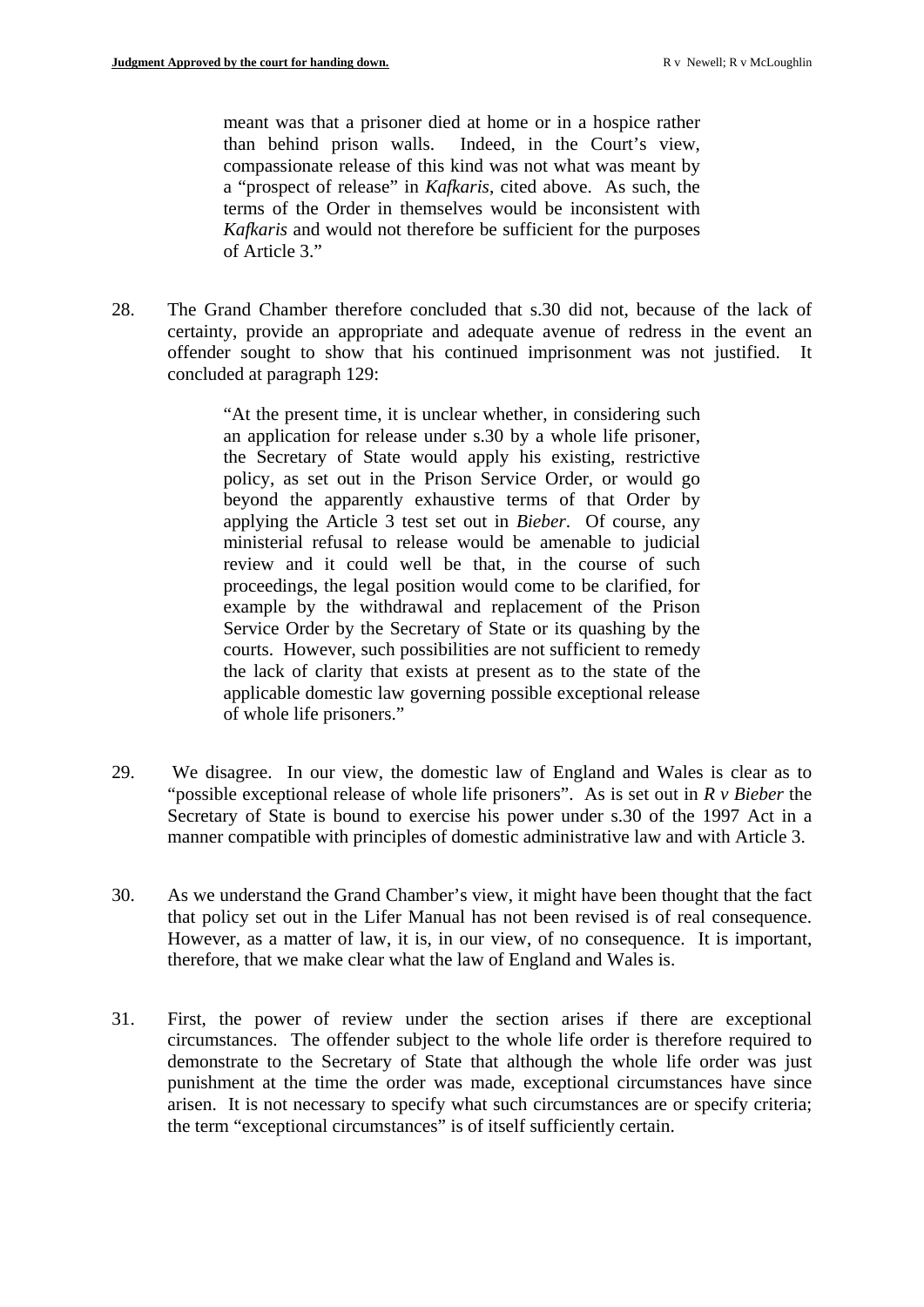- 32. Second, the Secretary of State must then consider whether such exceptional circumstances justify the release on compassionate grounds. The policy set out in the Lifer Manual is highly restrictive and purports to circumscribe the matters which will be considered by the Secretary of State. The Manual cannot restrict the duty of the Secretary of State to consider all circumstances relevant to release on compassionate grounds. He cannot fetter his discretion by taking into account only the matters set out in the Lifer Manual. In the passages in *Hindley* to which we have referred at paragraph 7 the duty of the Secretary of State was made clear; similarly the provisions of s.30 of the 1997 Act, require the Secretary of State to take in to account all exceptional circumstances relevant to the release of the prisoner on compassionate grounds.
- 33. Third, the term "compassionate grounds" must be read, as the court made clear in  $R v$ *Bieber,* in a manner compatible with Article 3. They are not restricted to what is set out in the Lifer Manual. It is a term with a wide meaning that can be elucidated, as is the way the common law develops, on a case by case basis.
- 34. Fourth, the decision of the Secretary of State must be reasoned by reference to the circumstances of each case and is subject to scrutiny by way of judicial review.
- 35. In our judgment the law of England and Wales therefore does provide to an offender "hope" or the "possibility" of release in exceptional circumstances which render the just punishment originally imposed no longer justifiable.
- 36. It is entirely consistent with the rule of law that such requests are considered on an individual basis against the criteria that circumstances have exceptionally changed so as to render the original punishment which was justifiable no longer justifiable. We find it difficult to specify in advance what such circumstances might be, given that the heinous nature of the original crime justly required punishment by imprisonment for life. But circumstances can and do change in exceptional cases. The interpretation of s.30 we have set out provides for that possibility and hence gives to each such prisoner the possibility of exceptional release.

# **Conclusion**

37. Judges should therefore continue to apply the statutory scheme in the CJA 2003 and in exceptional cases, likely to be rare, impose whole life orders in accordance with Schedule 21. Although we were told by Mr Eadie QC that it might be many years before the applications might be made under s.30 and the three applicants in *Vinter*  (Vinter, Bamber and Moore) did not seek to contend that there were no longer justifiable penological grounds for their continued detention, we would observe that we would not discount the possibility of such applications arising very much sooner. They will be determined in accordance with the legal principles we have set out.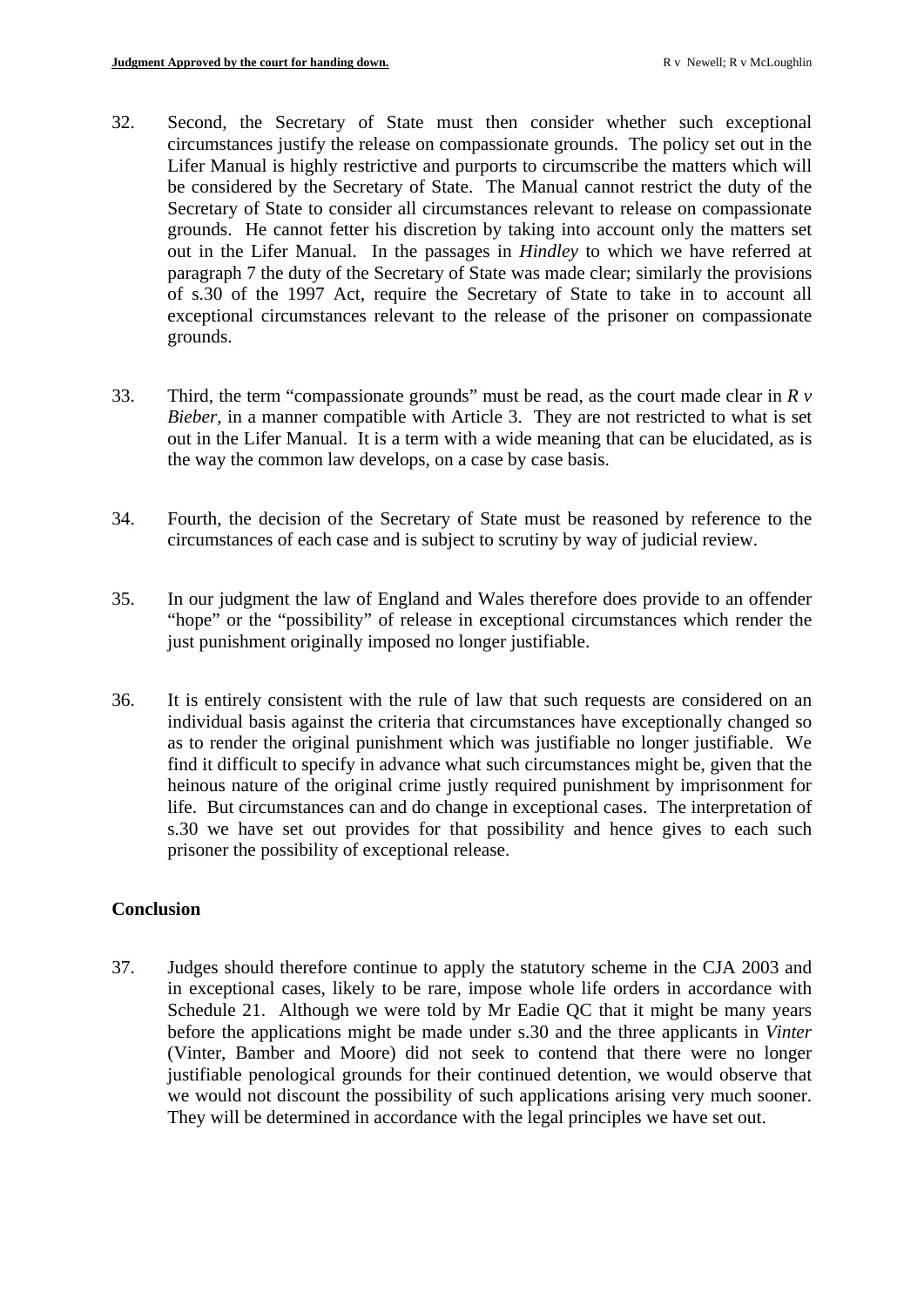38. We therefore turn to consider whether in these two cases, a whole life order ought to have been made.

## **The reference by the Attorney General in the case of McLoughlin**

- 39. On 21 October 2013 McLoughlin pleaded guilty to murder and to robbery. He was sentenced by Sweeney J at the Central Criminal Court to life imprisonment for the offence of murder. A sentence of eight years imprisonment concurrent with that sentence was passed for the robbery. The judge fixed a minimum period of 40 years under s.269 (2) of the CJA 2003.
- *(a) The facts*
- 40. McLoughlin who was born on 31 May 1958 and is 55 years old, had a previous history of serious offending, including previous convictions for manslaughter and murder.
	- i) Between May 1970 and October 1983 he was sentenced on 14 occasions for various offences including burglary and theft.
	- ii) On 19 September 1984 he was convicted of manslaughter and sentenced to eight years imprisonment. He confronted a man, lost his temper, picked up a hammer and hit him several times over the head. He tied a towel round the victim's neck in the hope it would reduce the flow of blood. It also reduced the noise of the hammer blows. He hid the body in a cupboard.
	- iii) On 2 July 1992 he was convicted of murder and sentenced to imprisonment for a minimum term of 14 years. He had been offered accommodation by his victim and formed the view that the victim had a sexual interest in young boys. This made him angry. He took a knife and marched the victim into his bedroom where he stabbed him several times, causing his death.
- 41. Whilst serving that sentence of life imprisonment at HMP Littlehay in December 2011, he befriended a fellow prisoner, Mr Cory-Wright. He learnt that Mr Cory-Wright was a wealthy man. In February 2013 Mr Cory-Wright was released and returned to his home in Little Gaddesden.
- 42. On 13 July 2013 McLoughlin was released for the day from HMP Spring Hill near Aylesbury, He went to the home of Mr Cory-Wright, then in his 80s, intending to get money and property from him by theft or robbery if necessary. When he arrived Mr Cory-Wright invited him into his home and gave him a drink. After some amicable conversation McLoughlin said he wanted to know where Mr Cory-Wright kept his gold and silver. When he was told it was in the bank he picked up a knife and forced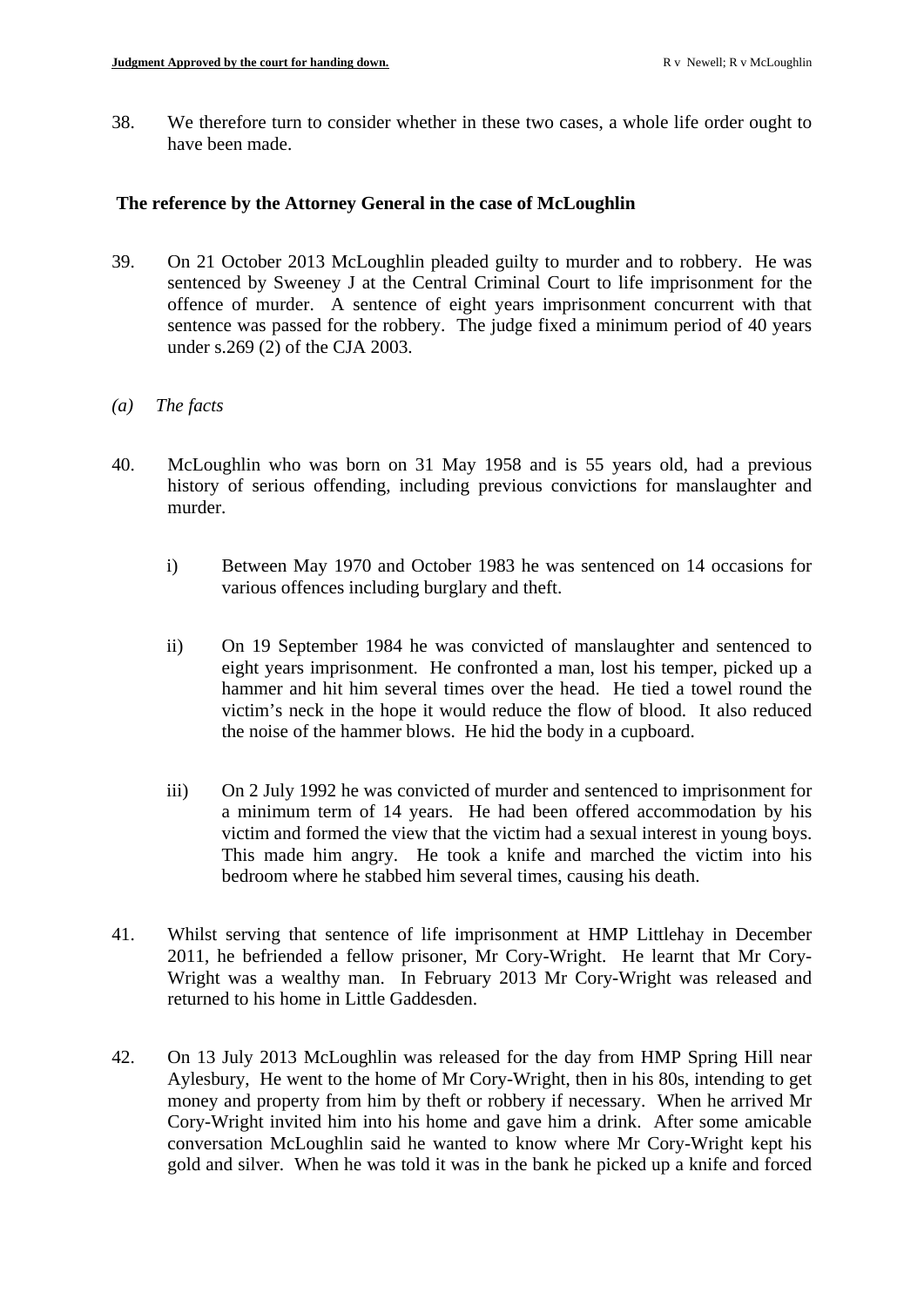Mr Cory-Wright upstairs and tied him up. He then robbed him of valuables, his bank cards and PIN numbers. Mr Cory-Wright freed himself and shouted for help. A neighbour, Mr Buck, came to help, even though Mr Cory-Wright warned him not to do so. McLoughlin came out of the house, grabbed Mr Buck and slashed his throat with a knife. Mr Buck managed to escape to his own front garden but died before the emergency services could attend. Three days later McLoughlin was arrested in London, having spent the money he had stolen from Mr Cory-Wright. In interview he admitted killing Mr Buck and robbing Mr Cory-Wright.

- 43. There was only one mitigating feature, namely his plea of guilty. There were four aggravating features. First, the murder was committed in the course of a robbery. Second, he had the numerous previous convictions we have set out, including both the previous murder and the manslaughter to which we have referred. Third, the robbery was premeditated, involved the use of a knife and was committed against a vulnerable victim in his own home. Fourth, at the time, he was a prisoner serving the custodial part of the life sentence imposed on him for murder. The judge also found it difficult to accept that he had not formed the intention of killing Mr Buck.
- 44. The court has before it a very moving personal impact statement from the widow of the victim.
- *(b) The decision of the judge*
- 45. In the course of his sentencing remarks the judge said he had to decide whether there should be a whole life order or whether there should be a determinate minimum term. In deciding whether to impose a whole life order the judge referred to the decision in *Vinter* and said:

"Given that there is a duty upon the court imposed by the Human Rights Act to act in compliance with the Convention and to take into account at the least of it the decisions of the Court. And given that the 2003 Act does not require me to pass a whole life order, even though that is necessarily my starting point, I have reached the conclusion against the background that is incumbent upon me to pass a sentence which is compliant with the Convention if I can. But it is not appropriate to impose a whole life term. However, even for a man of 55 years of age the minimum term of years must be a very long one indeed."

- *(c) Our conclusion*
- 46. In deciding that he did not want to be represented or make any submissions on the reference by the Attorney General, McLoughlin wrote in a letter to his lawyers placed before the court: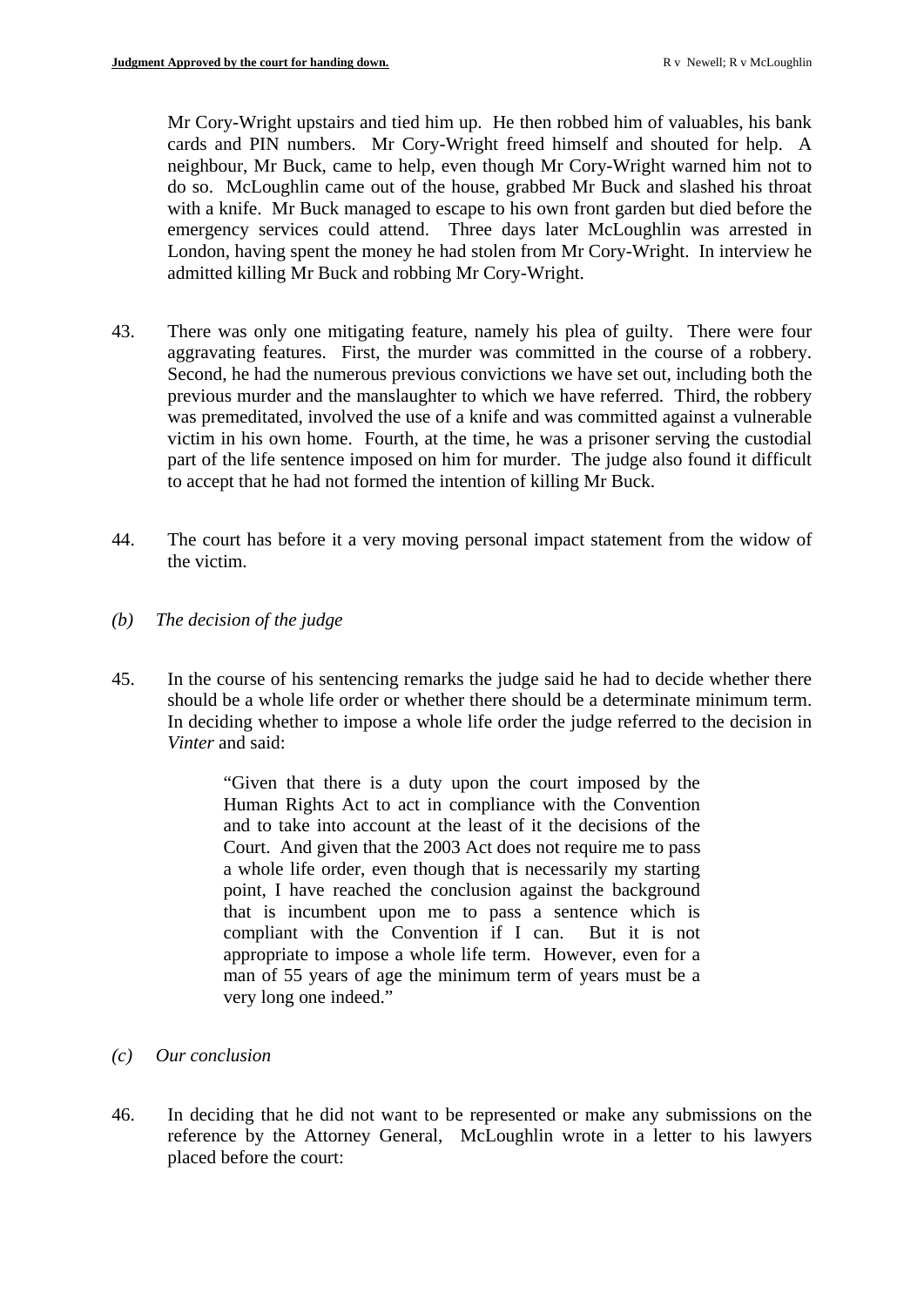"It is just that I believe I deserve the whole life tariff which the AG is seeking and that the family of Graham Buck deserves to know officially that I will never be released."

- 47. It is clear that the judge did not think he had the power to make a whole life order. He was, for the reasons we have given, in error. His reasoning as to whether he should impose a whole life order or a minimum term of a fixed number of years, had therefore proceeded on the assumption he had no such power.
- 48. We must consider the matter afresh. The judge proceeded on the basis of a misunderstanding of the law. It is our duty to exercise our judgment free from that misunderstanding. This was McLaughlin's second conviction for murder. The serious aggravating features were correctly identified by the judge. The only mitigation was his admission and plea.
- 49. The approach to Schedule 21 has been made clear in numerous decisions of this court, as is summarised in *R v Oakes* at paragraph 21. A court must only impose a whole life order if the seriousness is exceptionally high and the requirements of just punishment and retribution make such an order the just penalty. As a second murder, it was a case for which the starting point is normally a whole life order. In addition it had the aggravating features to which we have referred. The only mitigation was his plea.
- 50. In our judgment this was a case where the seriousness was exceptionally high and just punishment required a whole life order. A fixed minimum term of 40 years was for that reason unduly lenient. We therefore quash the minimum term of 40 years and make a whole life order.

## **The appeal by Newell**

- 51. On 19 September 2013 Jeremy Baker J, sitting at the Crown Court at Leamington Spa, sentenced Newell, who had been convicted of murder and theft, to imprisonment for life with a whole life order under s.269(4) of the CJA 2003.
- *(a) The facts*
- Newell was born on 5 October 1968. In 1986 and 1987 he had convictions for theft. 52. Newell was born on 5 October 1968. In 1986 and 1987 he had convictions for theft.<br>On 17 January 1989 he was convicted at the Crown Court at Norwich of murder; he was sentenced to youth custody for life and his tariff period was subsequently fixed at 15 years. The brief facts of the murder were that he obtained entry to a house by deception, told the victim he wanted money and then strangled her to death. Jeremy Baker J accepted, when passing the sentence in the case from which this appeal arises, that the murder may not have been planned.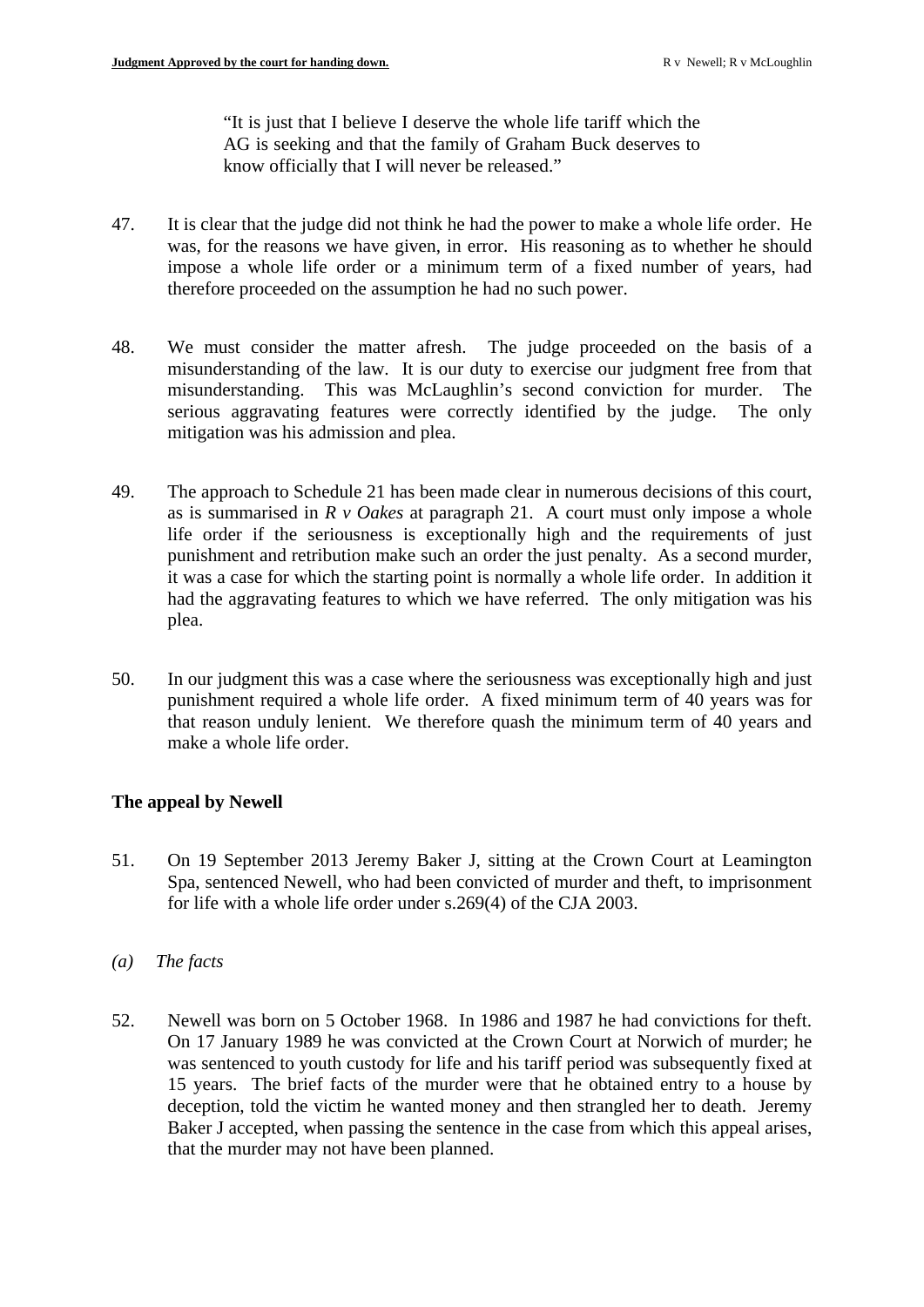- 53. Newell was still serving that life sentence when in February 2013, with another prisoner, Gary Smith, also serving a life sentence for murder he murdered a prisoner Subhan Anwar, aged 24, in HMP Long Lartin. The deceased had been convicted of killing a young child and was considered by Newell and his fellow prisoners worthy of particular condemnation.
- while they tied him up with sellotape. 54. On the evening of 14 February 2013 Newell and Smith followed the deceased into his cell and engaged the privacy lock. Each had taken with them, as improvised weapons, a sharpened toothbrush and a pen. They told the deceased that they intended to hold him hostage to bargain with the prison authorities. The judge was satisfied this was merely a pretence in order to ensure that the deceased did not resist
- 55. Once the deceased had been tied up, Newell used the deceased's tracksuit bottoms as a ligature round his neck and strangled him to death. The strangulation took significantly in excess of half a minute to achieve. Newell used the cell intercom to inform the prison authorities that the deceased was dead. When Newell and Smith were asked why they had done it, they said it was because they were bored and it was something to do. When they were taken from the cell both Smith and Newell were completely calm. Each was wearing a piece of the deceased's property which they had stolen from him - Newell was wearing a watch and Smith an earring. The judge concluded that they regarded these as trophies of their exploits. Both were silent during police interviews and at trial.
- 56. The judge stated he was satisfied there was nothing spontaneous about the murder, the killing was premeditated and Newell was heard to laugh about what occurred. There was no mitigation in either case. The judge considered a whole life order was required as this had been a cold blooded second murder, deliberately lulling the deceased into a false sense of security and killing him in a manner where he had taken a significant time to die. They had shown no concern for anyone but themselves.

## *(b) Our conclusion*

- 57. Newell is now 45 years of age. It was pointed out by Mr Stone OC that if the court were to fix a minimum term of 35 to 40 years as the appropriate fixed minimum term, he will be 80 to 85 before he is considered for release. He had been in prison since 1989. In the circumstances, it was submitted that the court should not deprive him of all hope of atonement.
- 58. Because this was a second murder, the starting point would normally be a whole life order. The murder was premeditated and involved the use of an improvised weapon. It occurred in prison whilst Newell continued to serve a life sentence. The deceased took a significant time to die. There was no mitigation. This was a murder where the seriousness of the offence was exceptionally high. The judge was right in making a whole life order. This appeal is accordingly dismissed.